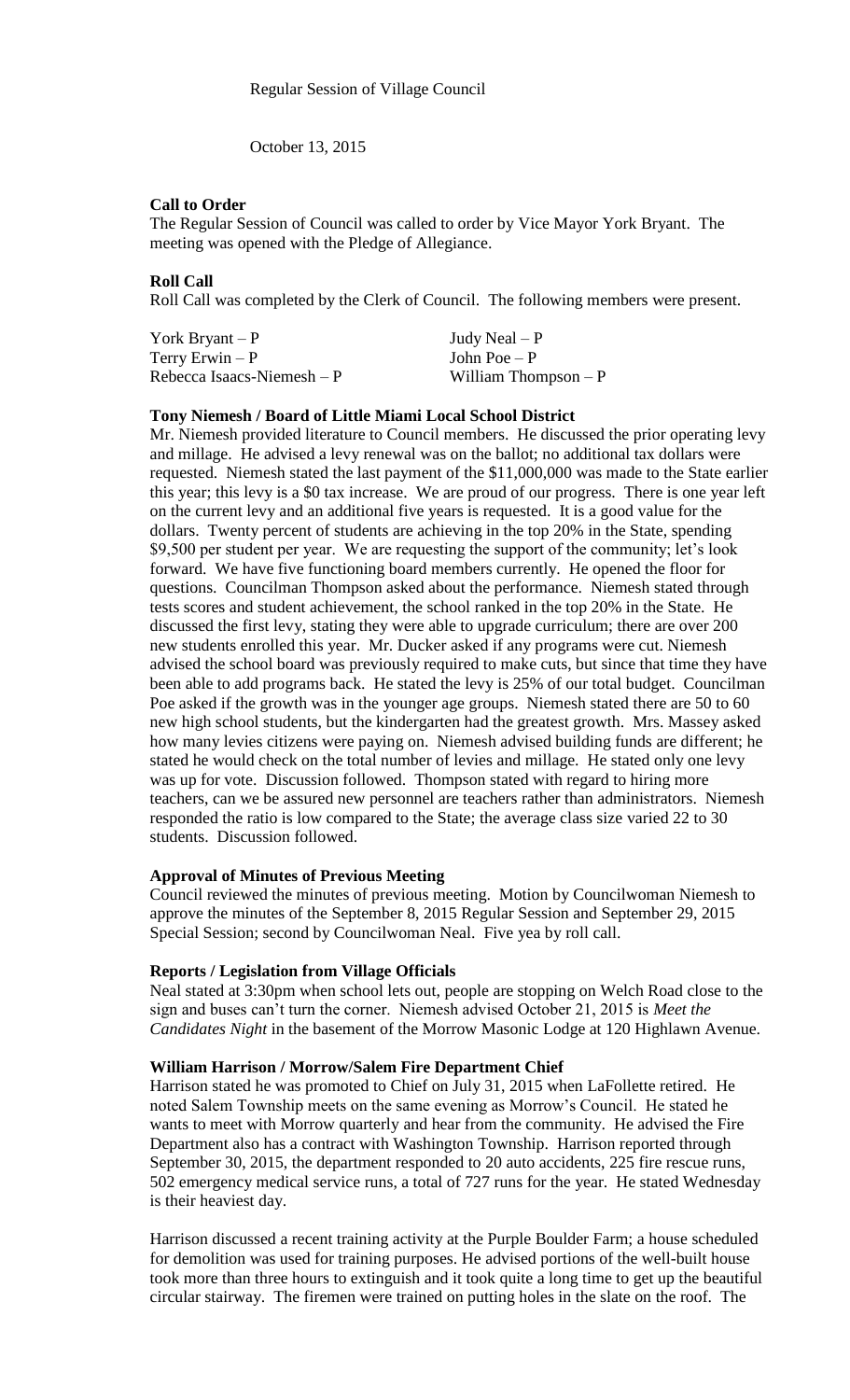## Regular Session of Village Council

#### October 13, 2015

first day was rescue and salvage. He stated we had a lot of help; fifty participated from Clinton, Warren, Harlem Chester, Turtlecreek, Carlisle Townships, Union, Hamilton, Lebanon, etc.; several positive remarks were made. Bryant stated there were 362 acres at the property and he didn't understand the desire to demolish the home. Harrison explained the property was scheduled for demolition. He advised three hours of training a month was required; four full time officers were trained in the house. Discussion followed. The Chief requested funds for Christmas Candy for November 28, 2015 for *Christmas on Main*. He stated the Fire Trucks would be in place. He credited Bev Massey with the *Trunk or Treat* idea for October 25th and advised the department would be present.

Motion by Neal to fund the purchase for the annual Christmas Candy distribution, providing the same amount as 2014; second by Councilman Erwin. All yea by roll call.

Erwin stated he was pleased that Harrison was Fire Chief; he stated he appreciated his service over the years. Harrison stated he is trying to get more volunteers; some are coming from other communities, a few from Morrow. We work a 70 hour week now; staff is low. Neal asked if they were planning to put a levy on the ballot. He responded we may need to do it in May 2016 or later. Councilman Poe commended the Fire Department's response at shift change to PineRidge to transport his mother-in-law; he stated they were professional, a great crew. Harrison noted the firemen were wearing pink shirts in October for breast cancer awareness. Bruce Miller noted extra effort was made with Dalton Cross previously. Mrs. LuAnne Cain also commented positively concerning the Fire Department. Mrs. Merilene Skaggs stated she needed the department's help for the Christmas Dinner on December 12, 2015 from 11am to 5pm.

#### **Reports / Legislation from Village Officials Cont'd**

Bryant called for Village Administrator Rod Smith who was called away for an emergency. The Administrator's written report was provided to Council, along with an attached Mayor's Court Report and Bank Reconciliation.

Solicitor Kaspar discussed the General Assembly Tax Code, a Supreme Court decision HB5. He stated municipalities must be in compliance. Proactive measures must be taken to comply before January 2016. Thompson asked if it was written and in place. Kaspar responded affirmatively.

Fiscal Officer Nichole Knell requested approval to move funds between training accounts, Administrator's to Fiscal Officer's, stating interest rates could be improved following this training. She stated unemployment payments required adjustment in Water and Street appropriation line items. Thompson asked a question regarding the unemployment payment. Knell stated the total for Jobs and Family Services was noted in the written report provided which included Revenue Status by Fund Summary, Bank Reconciliation and Disbursements; she stated the Village's liable amount will be reduced if employment is secured. Thompson asked if the Village was writing a check to Jobs and Family Services for disbursement. Niemesh asked for the total unemployment amount. Knell replied \$7,401.00. Discussion followed. She added there was also a small annexation legal fee. Niemesh asked for the total annexation fee. Knell stated communication, phone calls and reviewing annexation materials were billed; she stated she was optimistic it was done and fees for filing were paid. Knell stated money has come into the Village, tap-in fees, etc. as a result of the annexation. Council was referred to the breakdown provided. Discussion followed.

Knell requested an increase in appropriations for Zoning, permits and OPERS and appropriation for the ODNR grant for the Bike Trail; she stated the Village would be reimbursed for project in stages. Niemesh asked where the Bike Trail was going. A few Council members responded the old railroad track. Niemesh asked to be refreshed on the origin of the Ordinance. Erwin responded and the State is working on it. Knell stated the grant is \$247,000. Niemesh asked what was the cost to taxpayers. Discussion followed. Bev Massey asked if the money must be used on the Bike Trail; she stated there are other